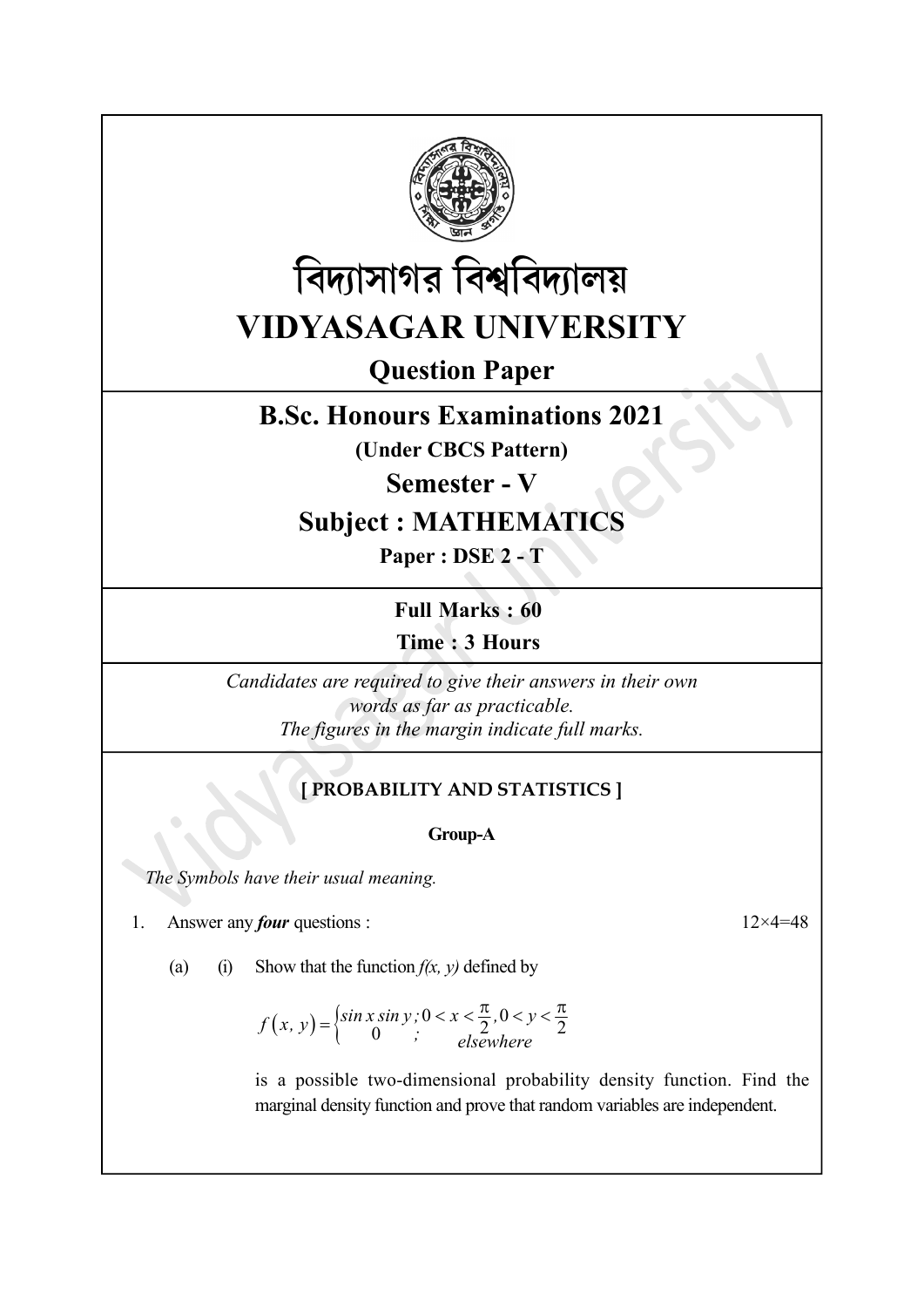(ii) Test for Specified mean  $H_0$ :  $(m = m_0)$  where  $\sigma$  is unknown, in this case the

suitable test statistic is 
$$
t = \frac{\overline{X} - m_0}{\frac{s}{\sqrt{n}}} \sim t_{n-1}
$$
, where  $s^2 = \frac{n}{n-1}S^2$  where  $S^2$  is the

sample variance.

(iii) If A and B are any two events, then prove that

$$
P(A \cup B) = P(A) + P(B) - P(A \cap B).
$$
 5+5+2

- (b) (i) Prove that the modulus value of the arithmetic mean of the regression coefficients is not less than the modulus value of the correlation coefficient.
	- (ii) State and prove Chebyshev's inequality in convergence in probability.
	- (iii) A point P is taken at random on a line segment AB of length  $2a$ . Find the probability that the area of the rectangle *AP.PB* will exceed  $\frac{1}{2}a^2$ 2  $5+5+2$
- (c) (i) A sample size 10 is drawn from each of two normal populations having the same variance, which is unknown. If the mean and variance of the sample from the first population are 7 and 26 respectively and those of the sample from second population are 4 and 10, Test at 5% level of significance that the two populations have the same mean. Given that  $P(t > 2.10) = 0.025$ .
	- (ii) Two numbers are independently chosen at random between 0 and 1. Show that the probability that their product is less than a constant  $k$ ,  $0 \le k \le 1$  is  $k$  (1)  $-\log k$ ).

(iii) Prove that for distribution function  $F(x)$ ,  $F(-\infty) = 0$  and  $F(\infty) = 1$ .

 $5+5+2$ 

- (d) (i) Two persons A and B agree to meet at a given place between 12 noon and 1 pm with understanding that the first to arrive shall wait for 20 minutes for the other and then leave. Find the probability of meeting between A and B, if their arrival times are independent and occur at random within the agreed time interval.
	- (ii) Find 95% confidence interval for the mean of a normal distribution with  $\sigma = 3$ , given that the sample 2.3,  $-0.2$ ,  $-0.4$ ,  $-0.9$  given  $P(U > 1.960) = 0.025$ , where  $U \sim N(0,1)$  variate.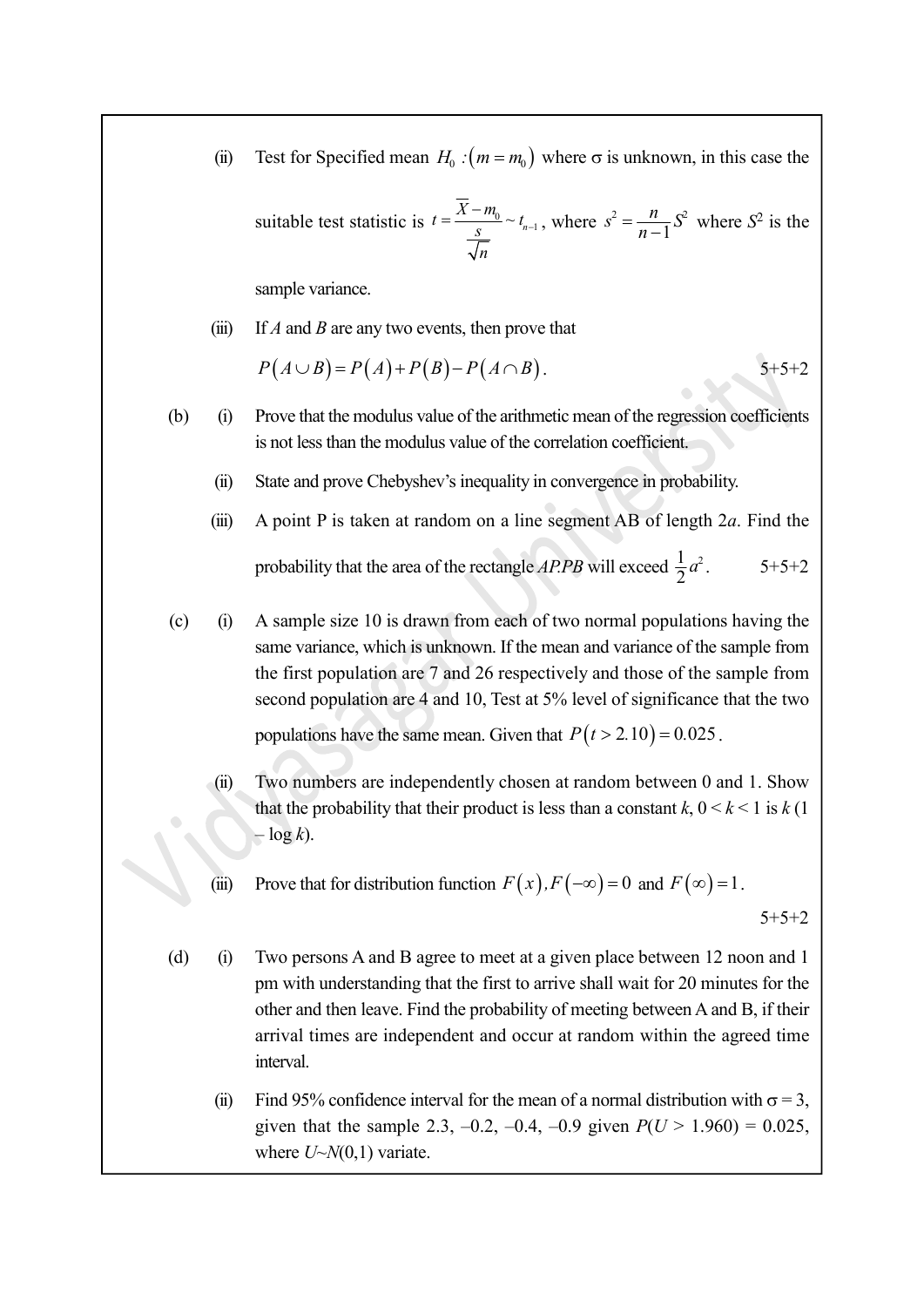- (iii) If X and Y are independent, then show that  $E(XY) = E(X) E(Y)$ . 5+5+2
- (e) (i) Prove that the distribution function  $F(x)$  has jump distribution on the left at  $x =$ a, provided  $P(X = a) > 0$ .
- (i) If *X* and *Y* are independent, then show that  $E(XY) = E(X) E(Y)$ . 5+5+2<br>
(i) Prove that the distribution function  $F(x)$  has jump distribution on the left at  $x = a$ , provided  $P(X = a) > 0$ .<br>
(ii) Find the value of constant *k*  $f(x) = \begin{cases} kx(1-x), & 0 < x < 1 \\ 0, & otherwise \end{cases}$  i  $\begin{array}{c}\n 0, & \text{otherwise}\n \end{array}$  is a probability density function. Construct the distribution function and compute  $P\left(X>\frac{1}{2}\right)$ .  $\frac{1}{2}$ . Find the value of constant k, such that  $f(x) = \begin{cases} kx(1-x), 0 \le x \le 1 \\ 0, \quad \text{otherwise} \end{cases}$  is a<br>probability density function. Construct the distribution function and<br>compute  $P\left(X > \frac{1}{2}\right)$ .<br>Find the mode of the Gamma distributi
	- (iii) Find the mode of the Gamma distribution.

- (f) (i) Given that the variate X is normal  $(0, 1)$ . Find the variance of  $e^x$ .
	- (ii) Show that  $-1 \le \rho(X, Y) \le 1$ .
	- (iii) Find out the regression line of y on x.  $4+4+4$
- (g) (i)  $F(x)$  denotes the distribution function of a continuous random variable X. Show that the expectation of X can be expressed as

$$
E(X) = \int_{0}^{\infty} \{1 - F(x) - F(-x)\} dx
$$

- (ii) For any random variable X (discrete or continuous) and for any real number c,  $E(|X-c|) \ge E(|X-\mu|)$  provided the expectations exist and  $\mu$  is the median of X.
- (iii) If X and Y are independent variates, X being  $\chi^2$  distributed with m degrees of freedom and their sum  $X + Y$  is  $\chi^2$  distributed with  $m + n$  degrees of freedom, show that Y is  $\chi^2$  distributed with n degrees of freedom. 5+4+3
- (h) (i) If  $(x_1, x_2, \ldots, x_n)$  be any random sample of size *n* drawn from normal  $(m,$  $\sigma$ ) population then the sampling distribution of the sample mean  $\overline{x} = \frac{x_1 + x_2 + \dots + x_n}{n}$  $=\frac{x_1 + x_2 + \dots + x_n}{n}$  is normal  $\left(m, \frac{\sigma}{\sqrt{n}}\right)$  $\begin{pmatrix} 1 & 1 \\ 1 & 1 \end{pmatrix}$  $\left(m,\frac{6}{\sqrt{n}}\right).$ 
	- (ii) Let S and R be the standard deviation and range respectively of a set of n values of a variable x. Show that  $\frac{R^2}{2n} \le S \le \frac{R^2}{4}$  $\frac{n}{2n} \leq S \leq \frac{n}{4}$ .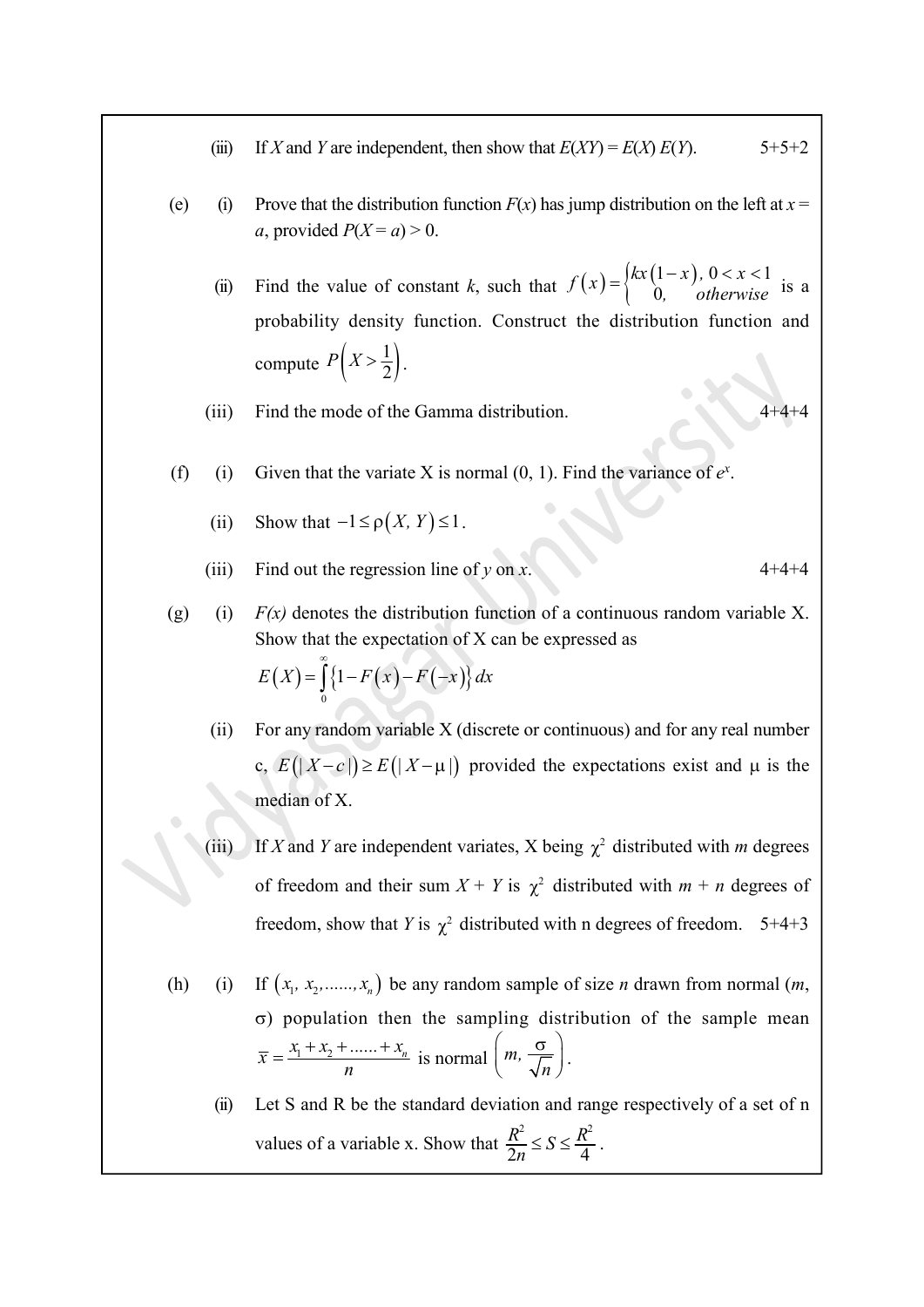(iii) If  $y=2x$  and  $x=\frac{y}{8}$  are the two regression lines of a sample  $(x_i, y_i)$ ,  $i = 1, 2, \dots, n$  from a bivariate population of  $(X, Y)$ , find the correlation co-efficient of the sample. 5+4+3 (iii) If  $y = 2x$  and  $x = \frac{y}{8}$  are the two regression lines of a sample  $(x, y,) \cdot i = 1, 2, \dots, n$  from a bivariate population of  $(X, Y)$ , find the correlation co-efficient of the sample.<br> **Group-B**<br> **Croup-B**<br> **Croup-B**<br> **Cr** 

#### Group-B

- 2. Answer any six questions :  $2 \times 6 = 12$ 
	- $t$ ) =  $\sum_{k=0}^{\infty} \frac{\alpha_k}{k!}$ ,  $t^k$ .  $=$  $\Psi(t) = \sum_{k=0}^{\infty} \frac{\alpha_k}{k!}, t^k$ .
	- (ii) If X is  $\gamma(l)$  variate, then compute  $E(\sqrt{X})$ .
	- (iii) Prove that  $\sigma(aX + b) = |\alpha| \sigma(X)$ .
	- (iv) Define linear regression in a bivariate distribution.
	- (v) Prove that the correlation coefficient is the geometrical mean of the regression coefficients.
	- (vi) 100 liters of water are supposed to be polluted with 10<sup>6</sup> bacteria. Find the probability that a sample of 1cc of the water is free from bacteria.
	- (vii) Show that the first absolute moment about the mean for the normal  $(m, \sigma)$ distribution is  $\sqrt{\frac{2}{\pi}}\sigma$  $\frac{2}{5}$   $\sigma$ .
	- (viii) Show that  $\mu_{11} = \alpha_{11} m_x m_y$ .
	- (ix) Deine Scatter diagram to represent bivariate data.
	- (x) If X is  $N(0, 1)$  variate, then find the distribution of  $e^x$ .
	- (xi) Determine the value of the constant K which makes  $f(x, y) = Kxy$ ,  $0 \le x \le 1$ ; 0  $\langle y \rangle \langle x, a \rangle$  joint probability density function.
	- (xii) Prove that  $|E{g(X)}|\leq E{|g(X)|}$ .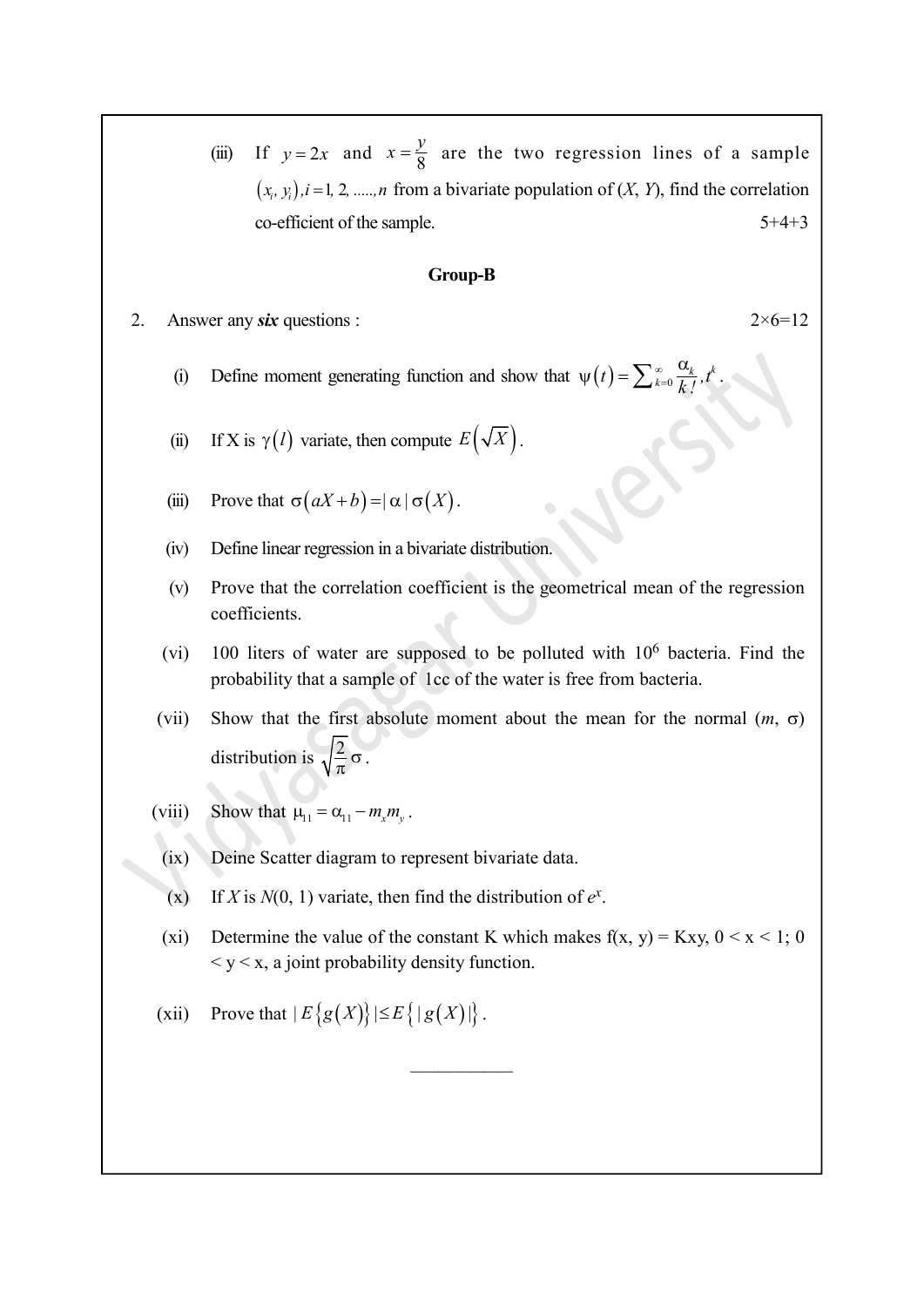### OR

## [ BOOLEAN ALGEBRA & AUTOMATA THEORY ]

## Group-A

The Symbols have their usual meaning.

| $12\times 4=48$<br>1.<br>Answer any <i>four</i> questions : |       |                                                                                                                |  |  |
|-------------------------------------------------------------|-------|----------------------------------------------------------------------------------------------------------------|--|--|
| (a)                                                         | (i)   | Give an example of an infinite lattice with finite length.<br>$\overline{2}$                                   |  |  |
|                                                             | (ii)  | Show that the number of elements in a finite Boolean algebra is of power of 2.3                                |  |  |
|                                                             | (iii) | Prove that there does not exist a Boolean algebra containing only three elements.<br>4                         |  |  |
|                                                             | (iv)  | Prove that in a bounded distributive lattice an element can have at most one<br>complement.<br>3               |  |  |
| (b)                                                         | (i)   | Define parse tree with an example.<br>2                                                                        |  |  |
|                                                             | (ii)  | In a finite Boolean algebra, every non zero element can be uniquely expressed<br>as the sum of all atoms.<br>3 |  |  |
|                                                             | (iii) | Show that any non trivial property of the recursively enumerable language is<br>undecidable.<br>4              |  |  |
|                                                             | (iv)  | Prove that the partially ordered set $(P(X), \subseteq)$ is a lattice.<br>3                                    |  |  |
| (c)<br>(i)                                                  |       | If f is a function of three Boolean variables x, y, z defined by                                               |  |  |
|                                                             |       | $f(x, y, z) = xy + y'$ . Express f in disjunctive normal form.<br>5                                            |  |  |
|                                                             | (ii)  | Define turning machine and explain programming teachniques for turning<br>machine.<br>4                        |  |  |
|                                                             | (iii) | Prove that a lattice is modular if it satisfies                                                                |  |  |
|                                                             |       | $p\cup (q\cap (p\cup r))=p\cup (r\cap (p\cup q)).$<br>3                                                        |  |  |
| (d)                                                         | (i)   | Define modular lattice with an example.<br>$\overline{2}$                                                      |  |  |
|                                                             | (ii)  | a Boolean algebra B, prove that for a, b, c in<br><b>B</b> ,<br>In                                             |  |  |
|                                                             |       | $(a+b+c)(a'+b+c)(a+b'+c)(a+b+c') = (b+c)(c+a)(a+b)$<br>3                                                       |  |  |
|                                                             | (iii) | State and proof pumping lemma.<br>4                                                                            |  |  |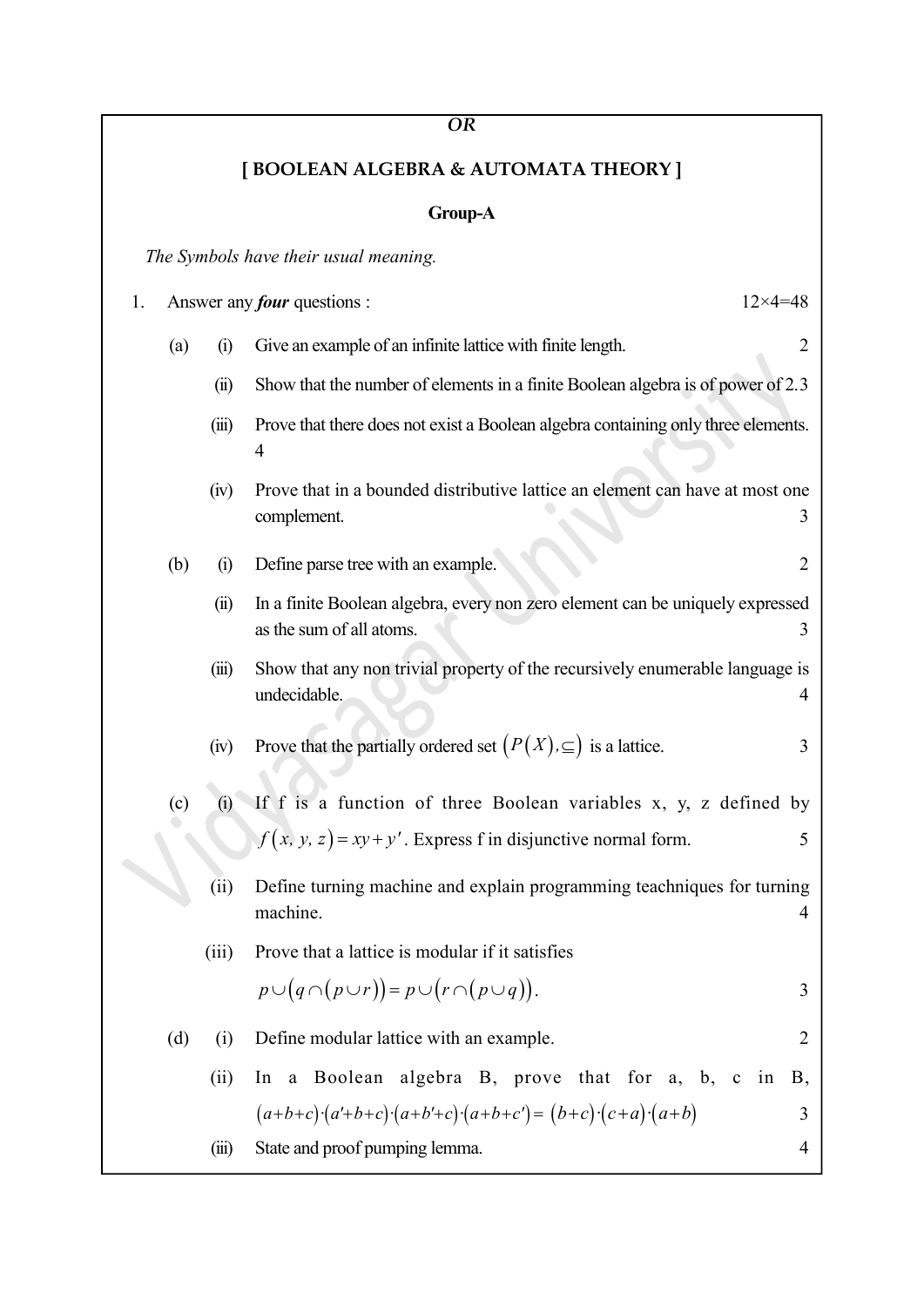| (iv)  | Show that the union of two recursive languages is recursive.                                |                                                                                                                                                                                                                                                                                                                                                                                                                                                                                                                                                                                                                                                                                                                                                                                                                                                          |
|-------|---------------------------------------------------------------------------------------------|----------------------------------------------------------------------------------------------------------------------------------------------------------------------------------------------------------------------------------------------------------------------------------------------------------------------------------------------------------------------------------------------------------------------------------------------------------------------------------------------------------------------------------------------------------------------------------------------------------------------------------------------------------------------------------------------------------------------------------------------------------------------------------------------------------------------------------------------------------|
| (i)   | votes is cast in favour of the proposals.                                                   |                                                                                                                                                                                                                                                                                                                                                                                                                                                                                                                                                                                                                                                                                                                                                                                                                                                          |
| (ii)  | Write a short note on pushdown automata.                                                    |                                                                                                                                                                                                                                                                                                                                                                                                                                                                                                                                                                                                                                                                                                                                                                                                                                                          |
| (iii) | Design a turning machine to accept a palindrome.                                            |                                                                                                                                                                                                                                                                                                                                                                                                                                                                                                                                                                                                                                                                                                                                                                                                                                                          |
| (iv)  | Define context free language.                                                               |                                                                                                                                                                                                                                                                                                                                                                                                                                                                                                                                                                                                                                                                                                                                                                                                                                                          |
| (i)   | reversal.                                                                                   |                                                                                                                                                                                                                                                                                                                                                                                                                                                                                                                                                                                                                                                                                                                                                                                                                                                          |
| (ii)  | context free language.                                                                      |                                                                                                                                                                                                                                                                                                                                                                                                                                                                                                                                                                                                                                                                                                                                                                                                                                                          |
| (iii) | When is a Boolean algebra said to atomic? Give an example of it.                            |                                                                                                                                                                                                                                                                                                                                                                                                                                                                                                                                                                                                                                                                                                                                                                                                                                                          |
| (i)   | Give an example of regular language.                                                        |                                                                                                                                                                                                                                                                                                                                                                                                                                                                                                                                                                                                                                                                                                                                                                                                                                                          |
| (ii)  |                                                                                             |                                                                                                                                                                                                                                                                                                                                                                                                                                                                                                                                                                                                                                                                                                                                                                                                                                                          |
| (iii) | enumerable.                                                                                 |                                                                                                                                                                                                                                                                                                                                                                                                                                                                                                                                                                                                                                                                                                                                                                                                                                                          |
| (iv)  | Diferentiate PDA and NPDA.                                                                  |                                                                                                                                                                                                                                                                                                                                                                                                                                                                                                                                                                                                                                                                                                                                                                                                                                                          |
| (i)   | 1's such that no prefix has more 1's than 0's.                                              |                                                                                                                                                                                                                                                                                                                                                                                                                                                                                                                                                                                                                                                                                                                                                                                                                                                          |
| (ii)  | Prove that in a Boolean algebra, $a + a = a$ and $a \cdot a = a$ .                          |                                                                                                                                                                                                                                                                                                                                                                                                                                                                                                                                                                                                                                                                                                                                                                                                                                                          |
| (iii) |                                                                                             |                                                                                                                                                                                                                                                                                                                                                                                                                                                                                                                                                                                                                                                                                                                                                                                                                                                          |
|       | $(p \cap q) \cup (q \cap r) \cup (r \cap p) = (p \cup q) \cap (q \cup r) \cap (r \cup p)$ . |                                                                                                                                                                                                                                                                                                                                                                                                                                                                                                                                                                                                                                                                                                                                                                                                                                                          |
|       |                                                                                             |                                                                                                                                                                                                                                                                                                                                                                                                                                                                                                                                                                                                                                                                                                                                                                                                                                                          |
|       |                                                                                             |                                                                                                                                                                                                                                                                                                                                                                                                                                                                                                                                                                                                                                                                                                                                                                                                                                                          |
|       |                                                                                             | 3<br>A committee of three persons A, B, C decides proposals by a majority of<br>votes. A has a voting weight 3, B has a voting weight 2, and C has a voting<br>weight 1. Design a simple circuit so that the light will glow when a majority of<br>5<br>2<br>3<br>$\overline{2}$<br>Prove that context free languages are closed under union, concatenation and<br>5<br>Using Pumping lemma, show that language $L = \{a \, n \, b \, n \, c \, n : n \ge 1\}$ $\beta$ is not a<br>4<br>3<br>1<br>If L and M are regular languages then prove that L-M is also regular language.4<br>Show that the union of two recursive enumerable languages is also recursively<br>3<br>Design a push down automata (PDA) to accept the set of all strings of 0's and<br>5<br>3<br>Show that a lattice is distributive iff following identity holds<br>$\overline{4}$ |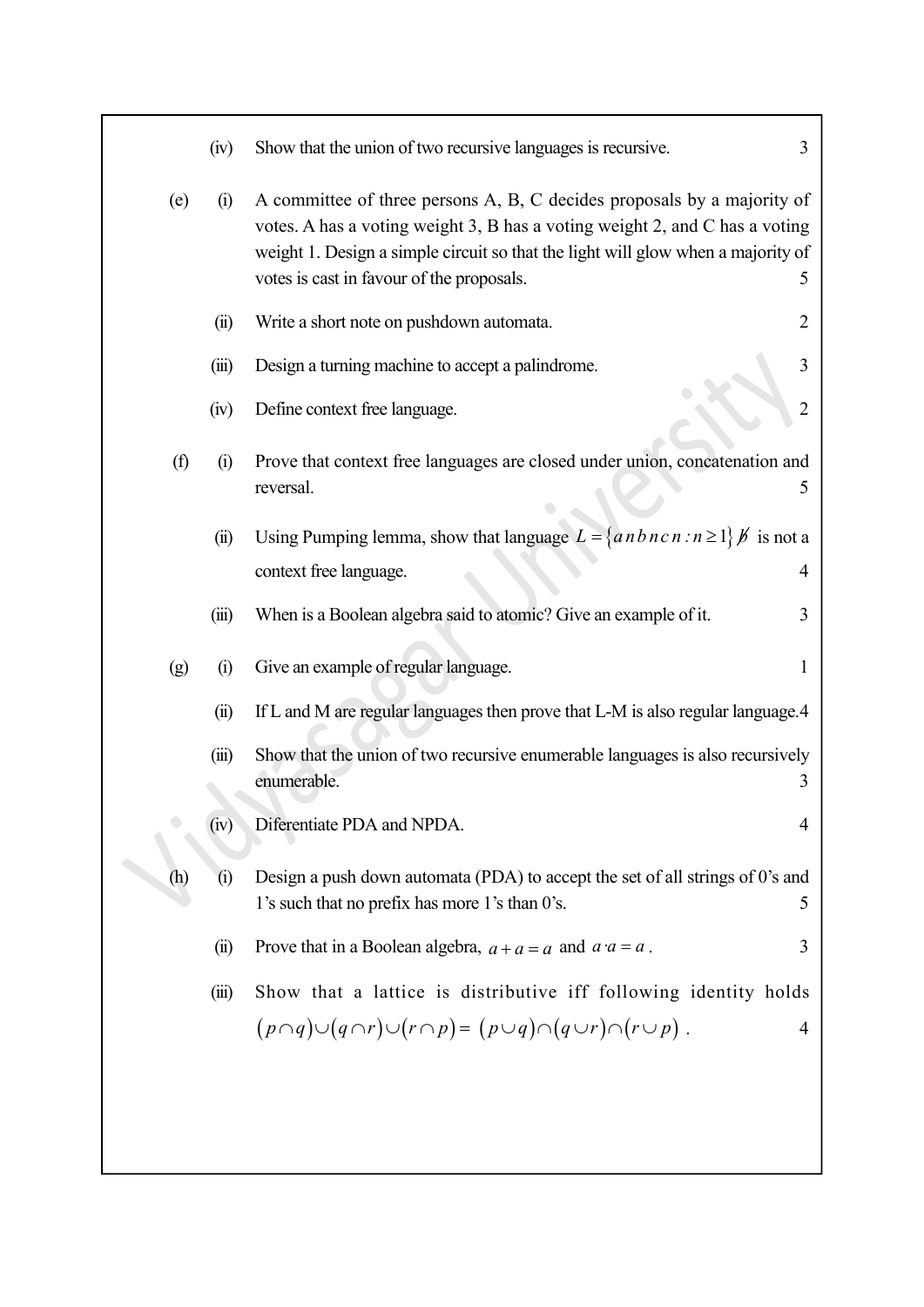#### Group-B

- 2. Answer any six questions :  $2 \times 6 = 12$ 
	- (i) What are the basic digital logic gates?
	- (ii) State the duality principle of Boolean algebra.
	- (iii) What are the limitations of Karnaugh map?
	- (iv) Write a short note on Halting problem.
	- (v) Define atom and give an example of it.
	- (vi) Write a note on variants of a turning machine.
	- (vii) What is  $\epsilon$ -closure of a stage  $q_0$ ?
	- (viii) Differentiate NFA and DA.
	- (ix) Express  $E(x, y, z) = (x' + y)' + x' y$  in its complete sum-of-products form.

 $\overline{\phantom{a}}$ 

(x) What are the components of finite automation model?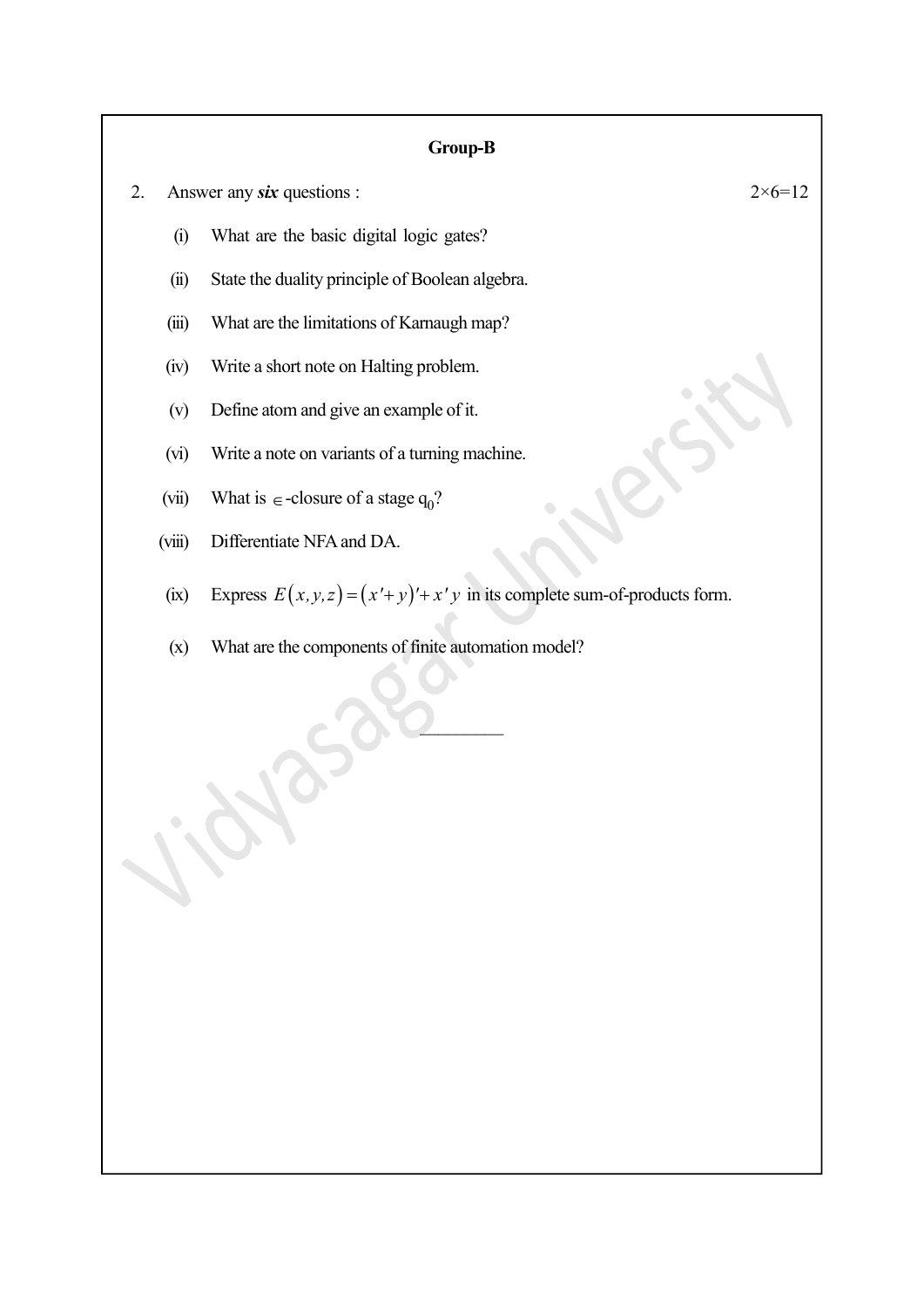#### OR

### [ PORTOLIO OPTIMIZATION ]

### Group-A

Answer any *four* questions :  $12 \times 4 = 48$ 

- 1. (a) Explain how a market index is price weighted. In such a case, would you expect a \$ 100 stock to be more important than a \$ 25 stock? Give an example. 6
	- (b) Explain how a price-weighted index and a value-weighted index adjust for stock splits.  $\begin{bmatrix} 6 \end{bmatrix}$
- 2. (a) Give an example of a liquid investment and an illiquid investment. Discuss why you consider each of them to be liquid or illiquid. 4
	- (b) Briely discuss the fvie fundamental factors that influence the risk premium o an investment. 8
- 3. (a) On August 15, you purchased 100 shares of stock in the Cara Coton Company at \$ 65 a share and a year later you sold it for \$61 a share. During thye year, you received dividends of \$3 a share. Compute your HPR and HPY on your investment in Cara Cotton. 8
	- (b) ''Young people with little wealth should not invest money in risky assets such as the stock market, because they can't afford to lose what little money they have." Do you agree or disagree with this statement? Why? 4
- 4. (a) Your rate of return expectations for the common stock of Gray Cloud Company during the next year are : 8

| Possible rate or Return | Probability |
|-------------------------|-------------|
| $-0.10$                 | 0.25        |
| 0.00                    | 0.15        |
| 0.10                    | 0.35        |
| 0.25                    | 0.25        |

(i) Compute the expected return  $E(R_i)$  on this investment, the variance of this return ( $\sigma^2$ ), and its standard deviation ( $\sigma$ ).

(ii) Under what conditions can the standard deviation are used to measure the relative risk of two investments?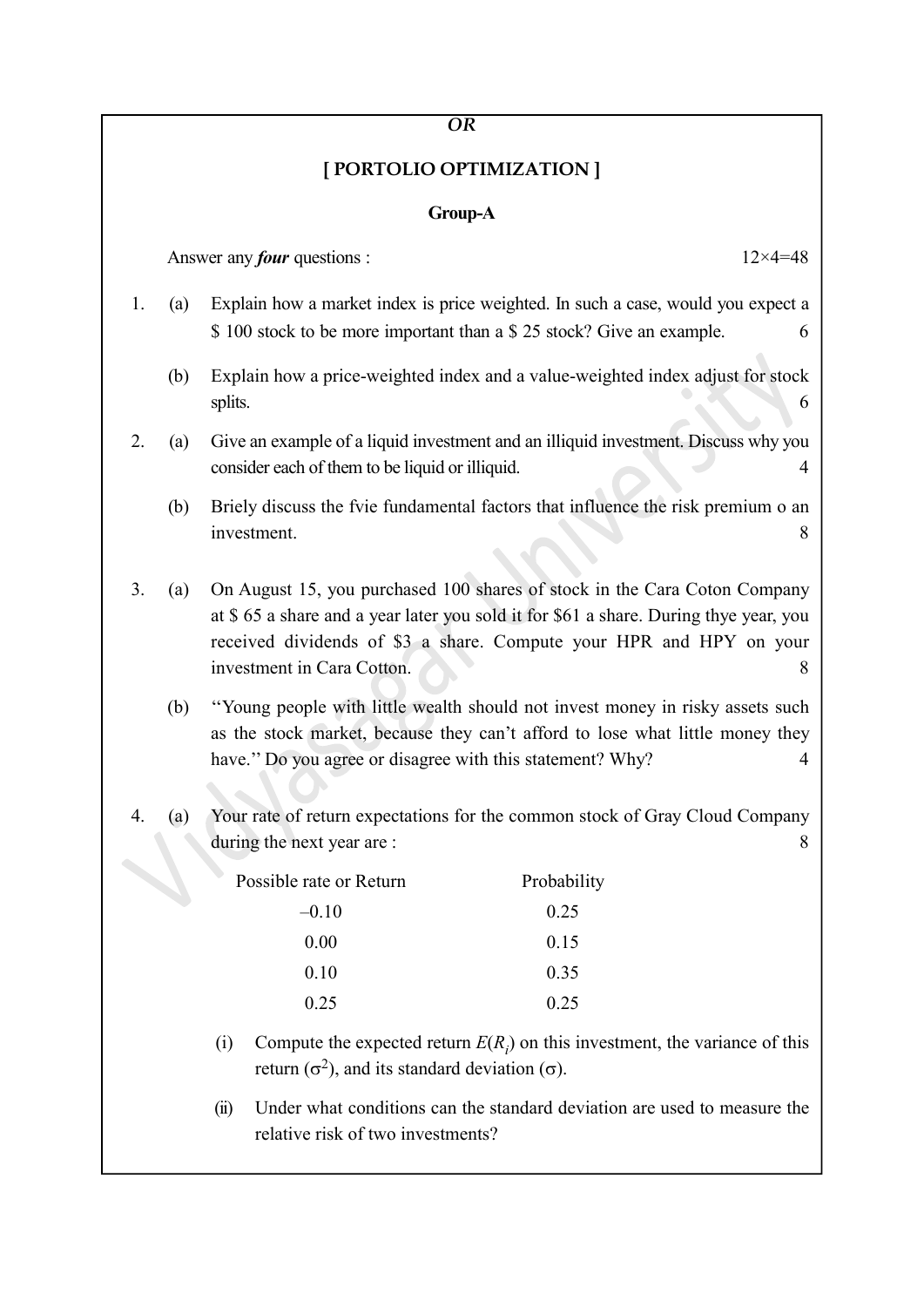- (iii) Under what conditions must the coeficient of variation be used to measure the relative risk of two investments? (b) Why is a policy statement important to the planning process? 4 5. (a) Write down the meaning and importance of NAV and how it is computed? 6 (b) What are the advantages of investing in a mutual fund? 6 6. For the Markowitz mean-variance portfolio, solve the quadratic programming problem. 12 Minimize  $\frac{1}{2} w^T \sum w - \lambda m^T w$ Subject to  $e^T w = 1$ Where  $w = (w_1, w_2, \dots, w_n)^T$ ,  $m = (m, m_2, \dots, m_n)^T$  $\mu_i = E(r_i), z = (r_1, r_2, \dots, r_n)^T$ ,  $cov(z) = \sum$ 7. (a) There is a portolio having three securities A, B and C. The beta of the individual securities is 2.4, 2.1, 1.8 respectively. If the ratio of investment in these three serucities is 1:2:3, Calculate the beta of the portfolio. 6 (b) Mention the difference between capital market and money market. 6 8. (a) Ram has a portfolio with a beta of 0.82. What will be the new portfolio beta if you keep 82% of his money in the old portolio and 13% in a stock with a beta of 1.93.  $8 \mid$ (b) Write a short note on Portolio optimization. 4 Group-B Answer any six questions :  $2 \times 6 = 12$ 9. Explain entry load and exit load. 10. What are the diferences between portolio risk and security risk? 11. Determine the relationship between risk and return.
	- 12. What is mutual fund?